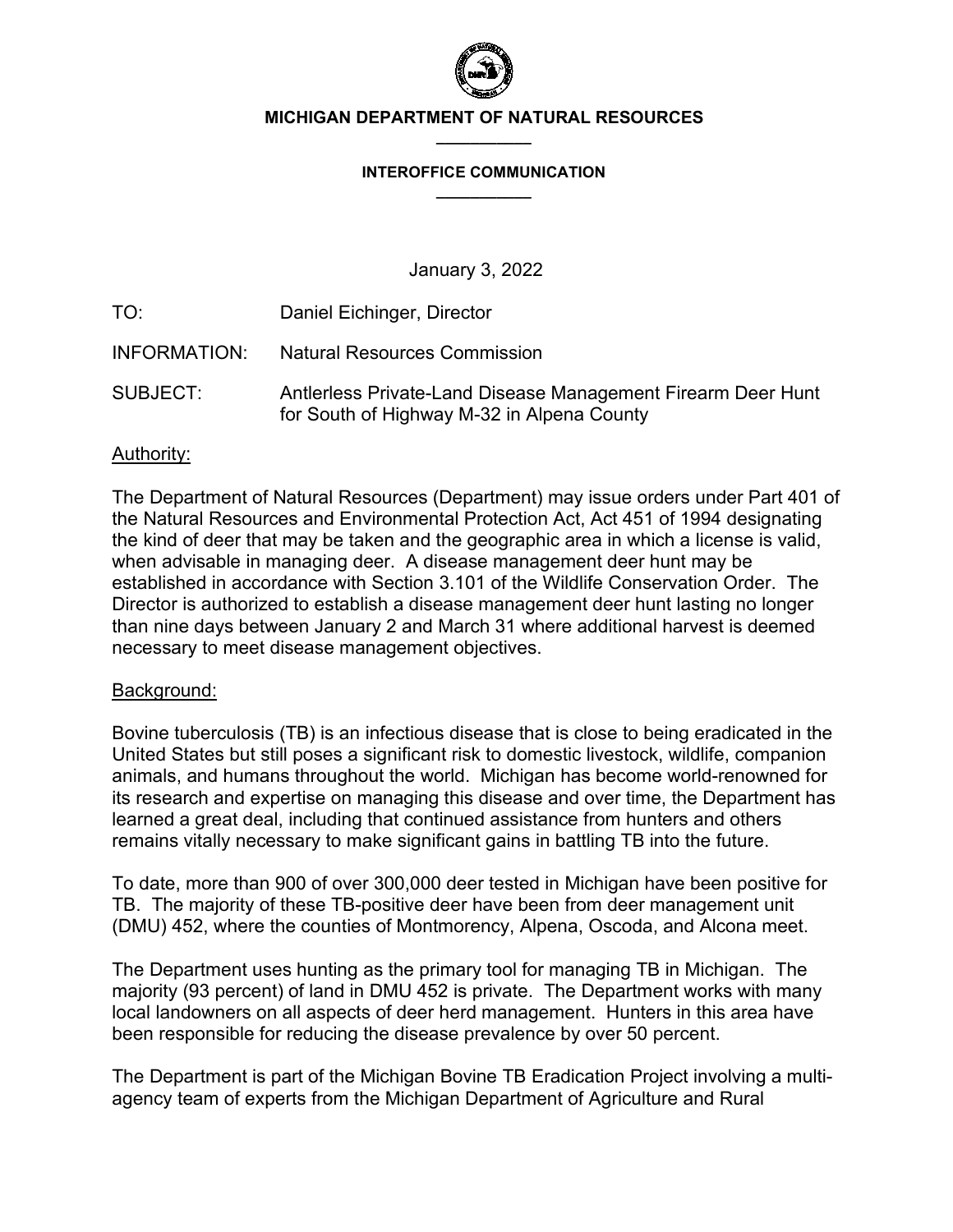Antlerless Private-Land Disease Management Firearm Deer Hunt for Certain Lands in Alpena County Page 2 January 3, 2022

Development, the Michigan Department of Health and Human Services, Michigan State University, and the U.S. Department of Agriculture to work collaboratively on new approaches to combat the disease.

The Department is committed to continuing work to eradicate TB. In 2018, 2019, 2020, and 2021, the Department authorized disease management firearm antlerless deer hunts on private land in specific areas with known TB-positive deer during the first two weekends in January to help reach surveillance goals and to reduce the risk of disease spread to new areas.

The Department has a surveillance goal of 2,800 deer in Alcona, Alpena, Montmorency, and Oscoda counties. From January 1 to December 10, 2021, over 2,470 deer have been tested for TB in Alcona, Alpena, Montmorency, and Oscoda Counties. Of that, three deer were confirmed as positive for the disease in Alpena County.

Accordingly, the Department recommends establishing a disease management firearm antlerless deer hunt on private land only south of Highway M-32 in Alpena County from January 6 through January 9, 2022, and from January 13 through January 16, 2022, in order to help manage the free-ranging deer population. The disease management firearm deer hunt is recommended to take place to help jump-start surveillance efforts for 2022 and continue to apply hunting efforts to areas most likely to have disease impacts on agricultural producers.

The following measures are recommended to be established:

- Licenses, including unused 2021 deer or deer combo licenses, universal antlerless licenses, and antlerless licenses for DMU 487 are valid.
- Commercial forest lands are open and licenses, including unused 2021 deer or deer combo licenses, universal antlerless licenses, and antlerless licenses for DMU 487 are valid on these lands.
- Only antlerless deer may be tagged.
- All rules and regulations for the firearm deer season apply.
- Disease control permits and deer management assistance permits issued for the 2021 license year are also valid during this time period.

# Administrative:

The Department recommends extending the purchase date for licenses valid for DMU 487 to January 16, 2022.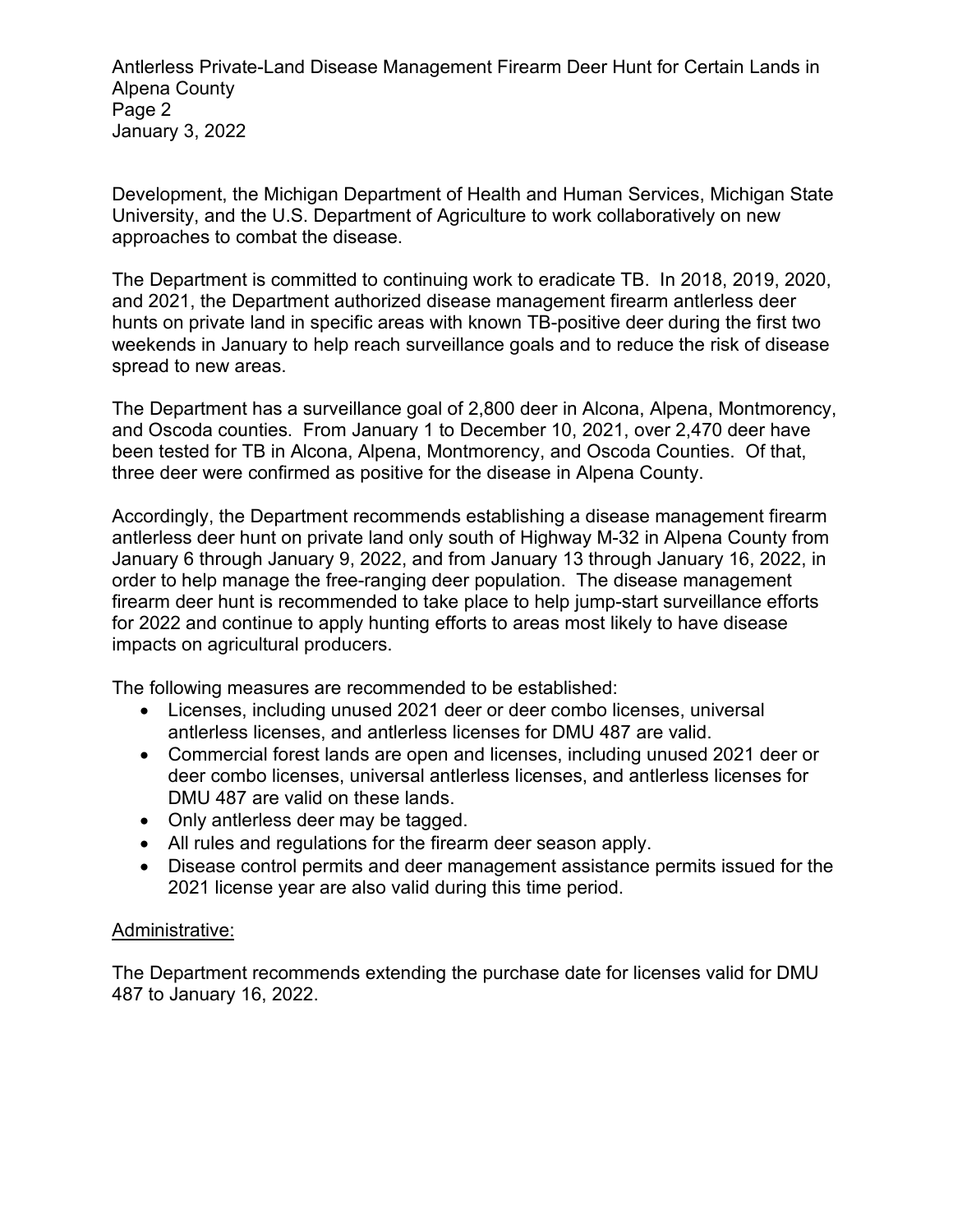Antlerless Private-Land Disease Management Firearm Deer Hunt for Certain Lands in Alpena County Page 3 January 3, 2022

Recommendation:

We recommend the disease management firearm deer hunt be established as described above.

Dugwatt

Jared Duquette, Chief Gary Hagler, Chief

Jeff Stampfly, Chief **Ronald A. Olson, Chief** Ronald A. Olson, Chief

 $\frac{1}{\sqrt{h_{\text{at}}}}$   $\frac{1}{\sqrt{h_{\text{at}}}}$  Sharon Schafer, Chief Mark Hoffman Mark Hoffman Mark Hoffman Chief Administrative Officer

Finance and Operations Division

ramon

Shannon Lott Natural Resources Deputy

-1 Hagle

Wildlife Division Law Enforcement Division

Forest Resources Division **Parks and Recreation Division** 

James Dexter, Chief Kristin Phillips, Chief Fisheries Division **Fisheries** Division **Marketing and Outreach Division**